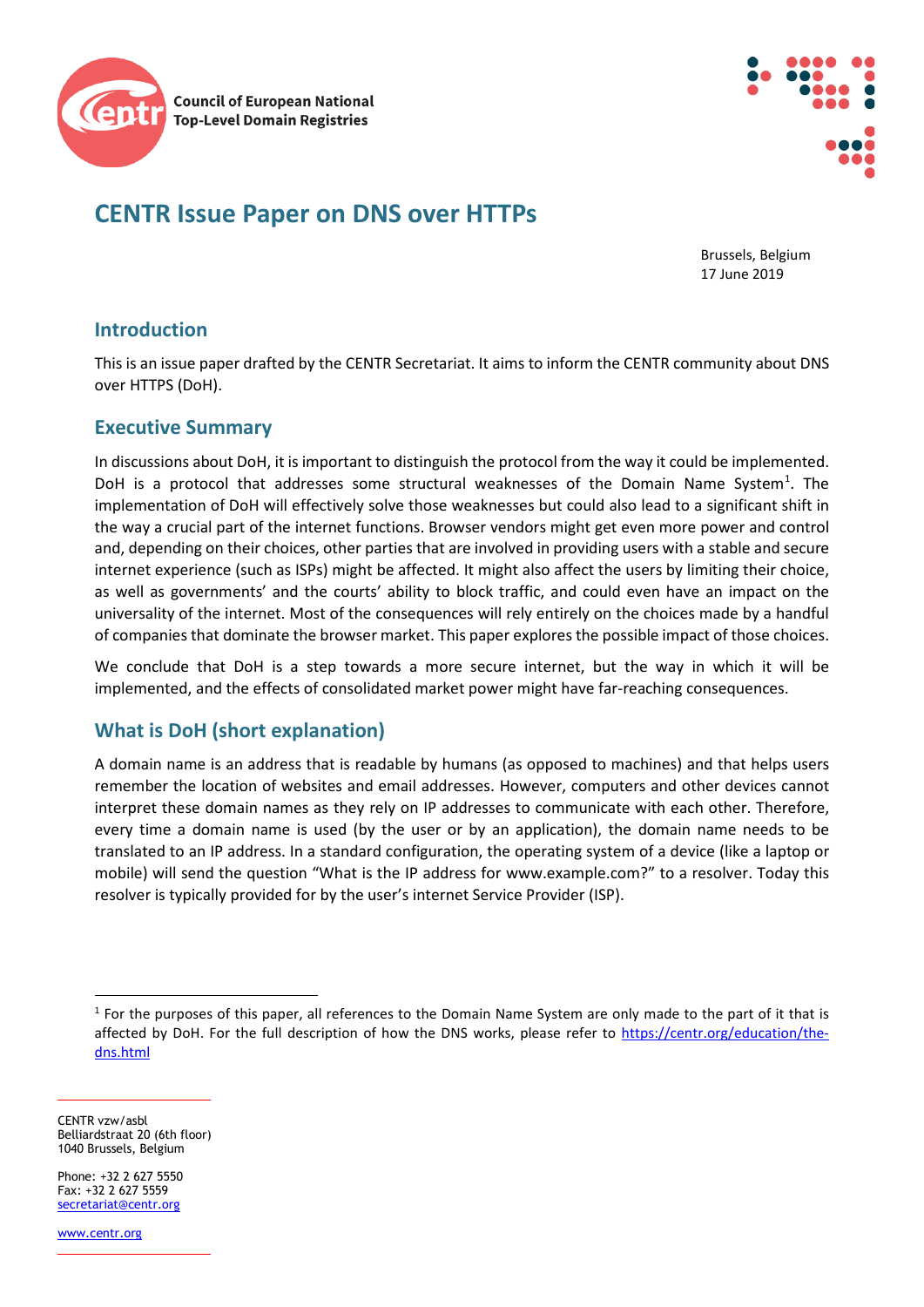



Fig. 1 – The typical setup of DNS resolution traffic without DNS over HTTPS.

The domain name system (DNS) is a very stable and efficient protocol, but it has a few weaknesses that were not identified as issues at the time the DNS was developed. These two main weaknesses are:

- 1. Questions to resolve a domain name are sent in clear text. This means that anyone who can monitor the traffic (e.g. the provider of the free WIFI at your coffee shop) can see which domains users of that WIFI are looking for.
- 2. Partly because of that transparency, there is a risk of these questions being intercepted, and of an incorrect answer being sent to the user. In some cases this could lead to users being misguided to fraudulent websites.

In order to address those weaknesses, DNS over HTTPs (DoH) was developed. It is a technical protocol and was adopted by the internet Engineering Task Force (IETF) in October [2](#page-1-0)018<sup>2</sup>.

In essence, DoH is a light-weight and elegant solution that uses existing technology to solve these two issues. It does so by sending these questions over the HTTPS protocol that is a part of a browser. Therefore, rather than relying on the operating system of the device, it uses the browser to ask these questions. The

<span id="page-1-0"></span> <sup>2</sup> DNS Queries over HTTPS (DoH), RFC 8484. The status of adoption and the standard itself are available at: <https://datatracker.ietf.org/doc/rfc8484/>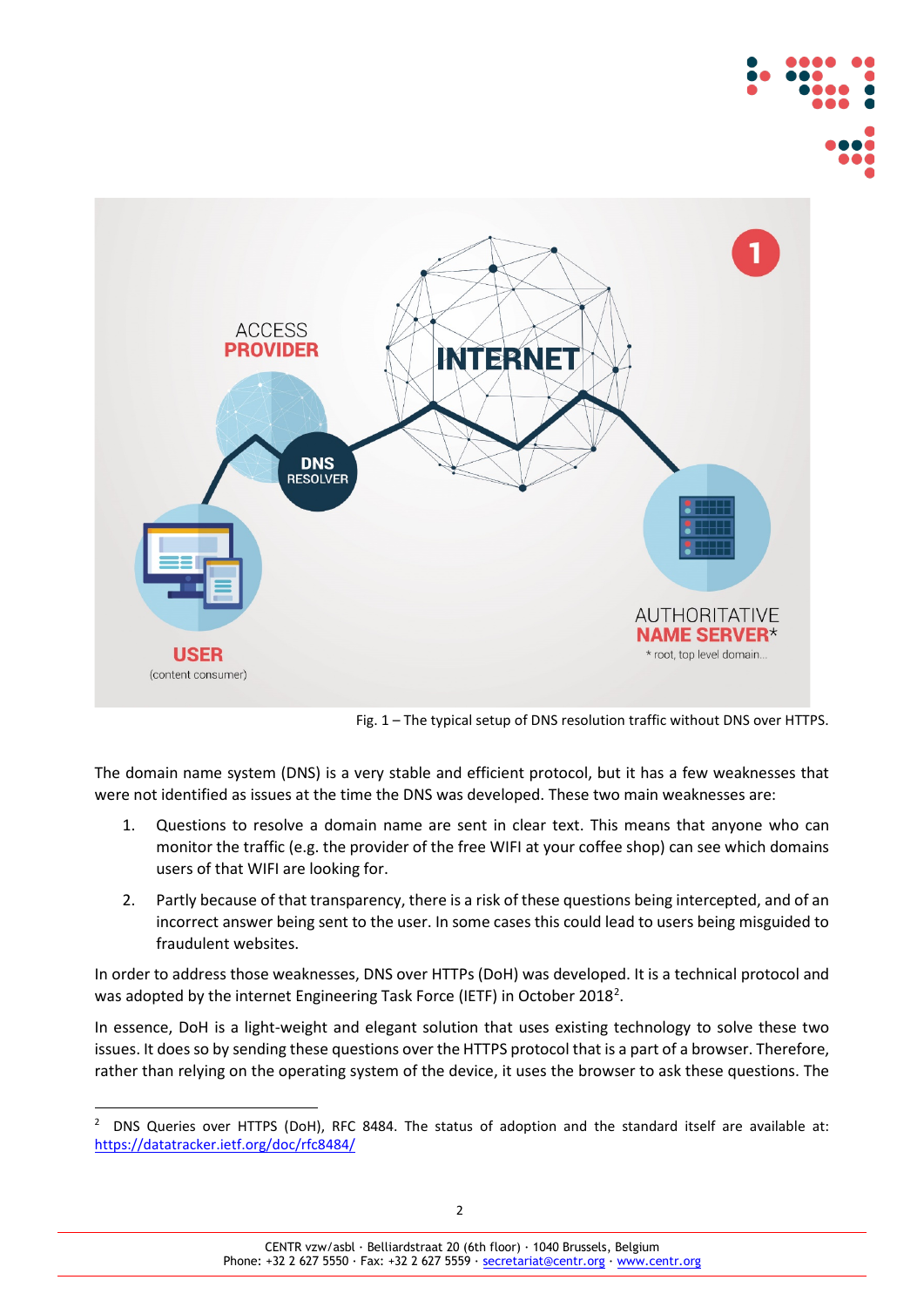

advantages are: 1. Since this is encrypted traffic (the 's' in HTTPS stands for 'secure'), an intermediary (such as the ISP or WIFI provider) can no longer look at the domains a user is visiting. 2. As a result it becomes nigh on impossible to intercept the traffic and misdirect the user (so called man-in-the-middle-attacks).



Fig. 2 – Schematic overview of DNS traffic with DNS over HTTPS.

So far so good. DoH is undeniably an improvement as it solves these two important weaknesses.

However, the protocol does not define who answers the questions. It could still be the ISP, but it could also be another resolver. This is where things get interesting.

Following the adoption of the protocol, browser companies identified an opportunity to get more control over the traffic of their users. They get to choose where (i.e. which jurisdiction) they will send those billions of queries per day from users all over the world. There are obvious advantages for browser vendors: they increase their control over the quality of the browsing experience, they get to protect their users better since the weaknesses mentioned above have been addressed and they get to choose who resolves these questions.

However, for the broader internet industry, this also has important consequences, which were not in the scope of the technical specifications of DoH, but which may result from implementation choices made by browsers.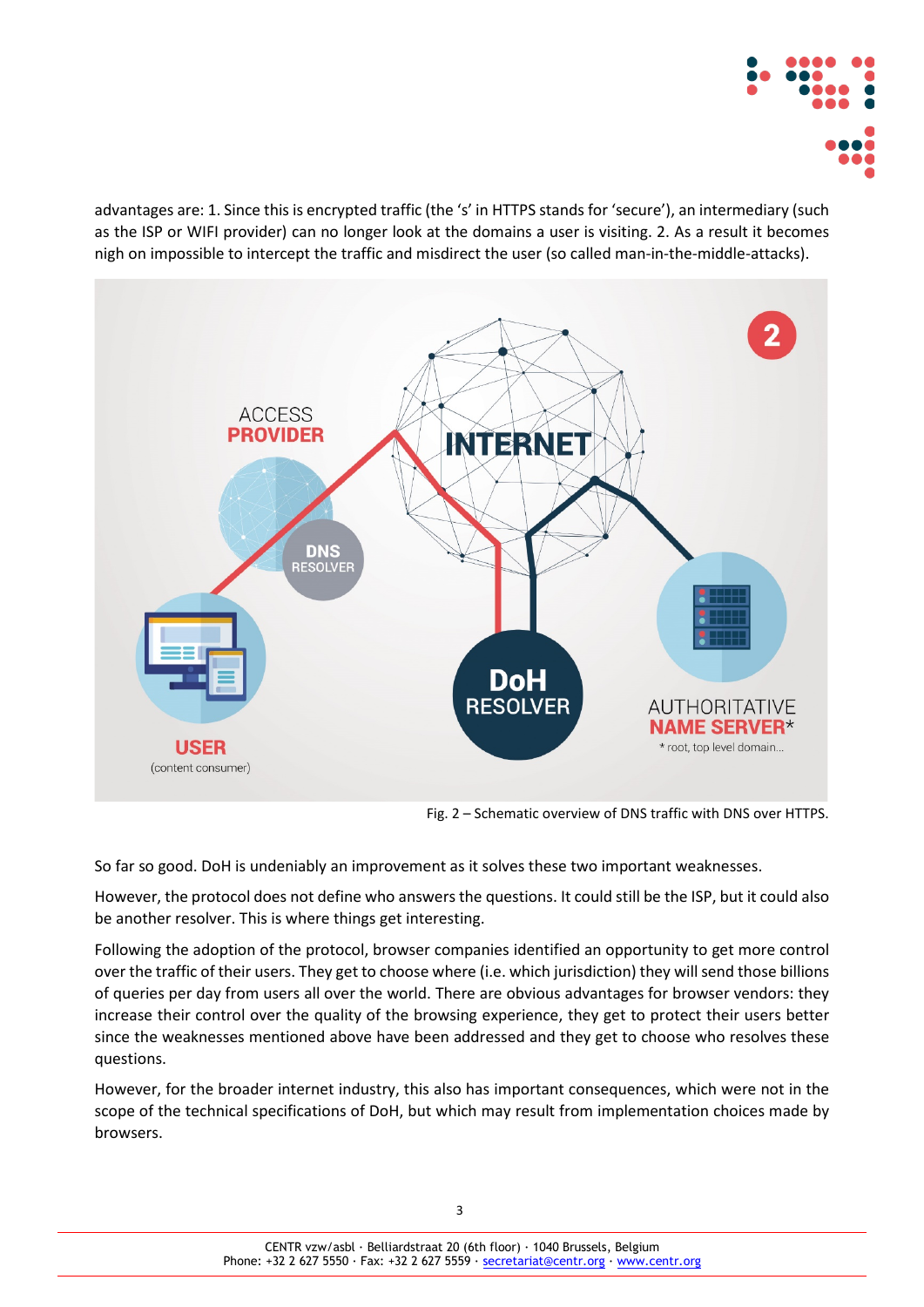

# **Effects of DoH**

The effects of DoH can be split into three categories: effects on users, effects on top-level domain registries and effects on the internet ecosystem.

#### **Effects on the users**

Most internet users are blissfully unaware of what goes on in the background of a simple surfing or emailing session. While currently, they can easily change the way their queries are resolved, most would not know why they would do that or where to find those options.

Nevertheless that freedom is important on a user level. It can in some cases allow the user to choose a more secure browsing experience or a more unrestricted or uncensored one. It can allow parental control mechanisms. Most importantly, that freedom allows users to choose the resolver that has the privacy policy that they feel comfortable with. They can choose a European resolver, or one based in the US. It should be noted that all queries from that user will end up with the resolver, and as such do reveal a lot of personallyidentifiable and even sensitive information.

Another aspect of relevance to users is what is often referred to as the universality of the internet. This means that whatever software one uses, the query will always yield the same answer (as it is the operating system that will do the lookup). Currently it does not matter which browser one uses; the answer to 'Where do I find [www.example.com?](http://www.example.com/)' will always be the same on any given machine. Following the deployment of DoH, it is not unrealistic to expect that different resolvers in different jurisdictions than the user could provide different answers. Local legislation might oblige them to restrict access to content which would be perfectly legal in the user's own jurisdiction. This would only affect a limited number of domains but, depending on the choice for a particular browser, the user could see a different internet.

#### **Effects on top-level domain registries**

The technical effects on TLD registries are limited. The main effect is probably a marginally-reduced query load on the registries' authoritative name servers.

What is much more relevant is the possible impact at policy-level. Currently, TLD registries can enforce a range of policies that tell millions of resolvers from all around the world how to behave when querying their zone. If – after the successful implementation of DoH – a handful of resolvers serve 95% of internet users, it might affect the way in which TLD registries can enforce their policies. Examples include restrictions on queries per second and respect for Time To Live (TTL)<sup>[3](#page-3-0)</sup>.

#### **Effects on the internet industry**

The key aspect to understand the possible effects of the implementation of DoH on the wider internet industry is the distribution of market share in the browser market. Five browsers currently cover about 90% of the browser market. This significantly limits consumer choice. This effect is reinforced by the compatibility requirements and browser optimisation. Any website will try to limit their development costs by catering for the wishes of the few dominant players (this is illustrated by the welcoming message: "This website is optimised for viewing in browser X.").

<span id="page-3-0"></span> $3$  These policies are regarded as essential features to safeguard the stability and security of the resolution service.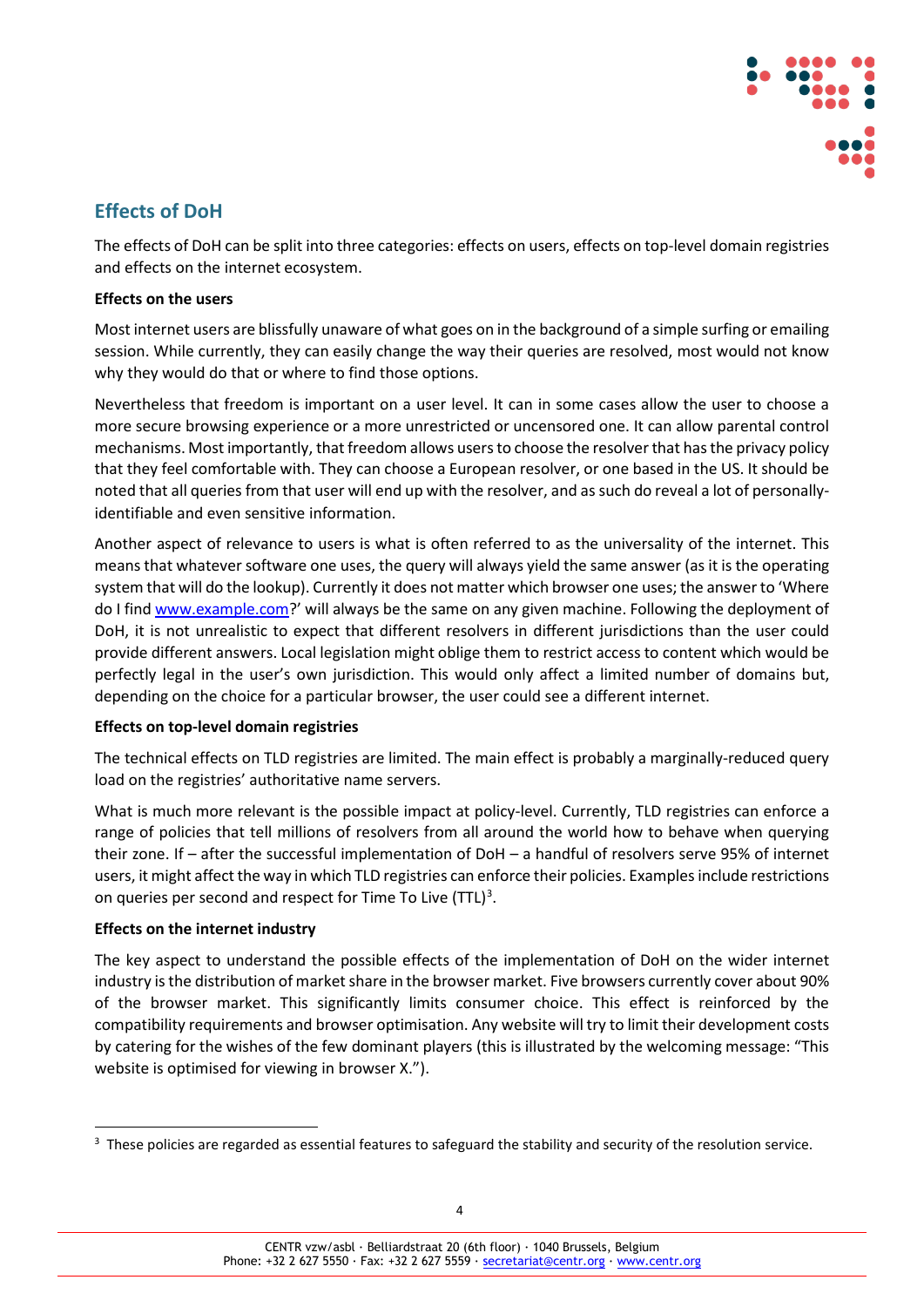

# **Browser market share**

April 2019 | Source: StatCounter Global Stats, gs.statcounter.com



This consolidation of power in the hands of a few browsers (and the resolvers they identified) has a couple of consequences.

Firstly, while it might seem far-fetched at this stage, it could have an impact on the way the global DNS system functions and develops. It is worth noting at this point that the respect for the authority of the root zone is voluntary. Currently, every ISP resolver that is looking to resolve a domain name will query the root zone and respect the answer it receives. It respects the root zone because not respecting it would mean that their customers would quickly move to ISPs that do. With a handful of dominant players, it is less certain that this would still be the case. Should they (jointly or individually) decide not to respect the authority of the root zone, they could easily do so without repercussions. This would have far-reaching consequences on the multistakeholder model that currently develops the policy for the root zone under the ICANN umbrella. Theoretically, one or a handful of resolvers could decide to reject queries for a specific top-level domain which it considers to be too loose on abuse, spam or malware.

Secondly, an important "point of control" changes.

At the moment the ISP sees the DNS traffic and can protect its own network from abuse. The most cited example is where ISPs block requests from malware sitting on their customers' devices. By blocking these requests, ISPs make their network more secure, but also prevent attacks and abuse from spreading to other networks. With DoH, ISPs no longer see this traffic and therefore cannot prevent this abuse any longer.

This also has other consequences. Since ISPs can control traffic, they have been identified by regulators, courts and law enforcement agencies as a party that can help them block access to unwanted or illegal content. In the example of The Pirate Bay, many European countries prevent their citizens from accessing this website. They do so by ordering access providers to stop any DNS query to those domains and redirecting users to a website managed by local Law Enforcement Agencies. This has proven to be a quick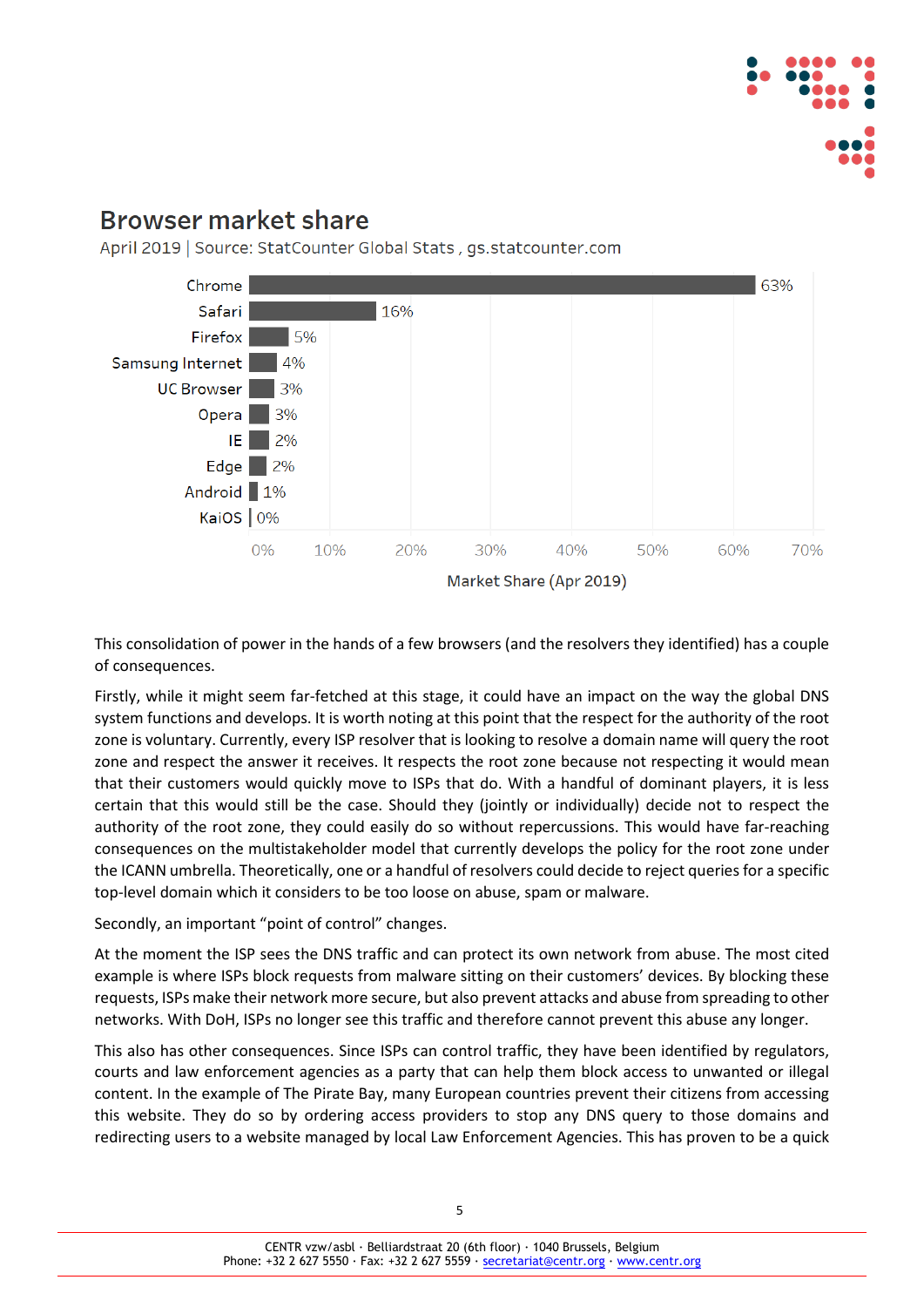

(though inefficient<sup>[4](#page-5-0)</sup>) way of preventing access to material hosted in other jurisdictions<sup>[5](#page-5-1)</sup>. With DoH, blocking at ISP-level becomes impossible. The level of control will change to whichever resolver is identified by the browsers to answer the queries. Since these resolvers are currently US-based, it will mean that US jurisdiction applies. One of these resolvers (Cloudflare) has already made public statements on how it intends to resist legislative or jurisdictional pressures, but it remains to be seen how long they would be able to hold off that pressure.

## **Status of implementation**

This overview started with the assumption that each browser would only select one resolver and hard-code that in its software. This would mean that users could not change it even if they wished to. It also assumes that these resolvers are US-based. These assumptions were based on the initial statements from some of the browsers and resolvers.

Since the start of the public discussions, more details are becoming available, and browser vendors and resolvers have made public statements about their intentions. In the case of Mozilla (and the resolver of their choice: Cloudflare), they have indicated that they are leaning more towards allowing restricted choice by the consumers<sup>[6](#page-5-2)</sup>. This would be made possible by offering a list of resolvers that have been approved by Mozilla to users. Google Chrome (and its own 8.8.8.8 resolver) has indicated that it will allow the ISP to continue taking care of the resolving if they can provide their users with a DoH-enabled resolver<sup>[7](#page-5-3)</sup>. Standards to codify the exchange between the browser and the ISP would still need to be agreed upon.

# **CENTR discussions**

In May 2019, European ccTLD managers met in Amsterdam to discuss DoH and its possible impact. They agreed that CENTR should encourage its members to provide open resolvers to increase consumer choice. Some CENTR members already provide that service (such as the operators of .lu and .cz.)

<span id="page-5-0"></span> <sup>4</sup> CENTR, "Analysis of blocking and redirection of domain names as tools to restrict access to content", available at: <https://centr.org/library/library/policy-document/centr-paper-domainblocking-20120302.html>

<span id="page-5-1"></span><sup>&</sup>lt;sup>5</sup> It should be noted that currently even without DoH, users can opt for alternative open resolvers. This is one of the reasons why blocking is ineffective, but only a small percentage of users currently use that possibility.

<span id="page-5-2"></span><sup>6</sup> Marshall Erwin, "DNS-over-HTTPS Policy Requirements for Resolvers", Mozilla Security Blog, available at: <https://blog.mozilla.org/security/2019/04/09/dns-over-https-policy-requirements-for-resolvers/>

<span id="page-5-3"></span><sup>&</sup>lt;sup>7</sup> According to the statement made by Google Chrome on the public IETF mailing list, available at: <https://mailarchive.ietf.org/arch/msg/dnsop/dCuB-32Tz5YKCWsrJZ42SXmDs40>